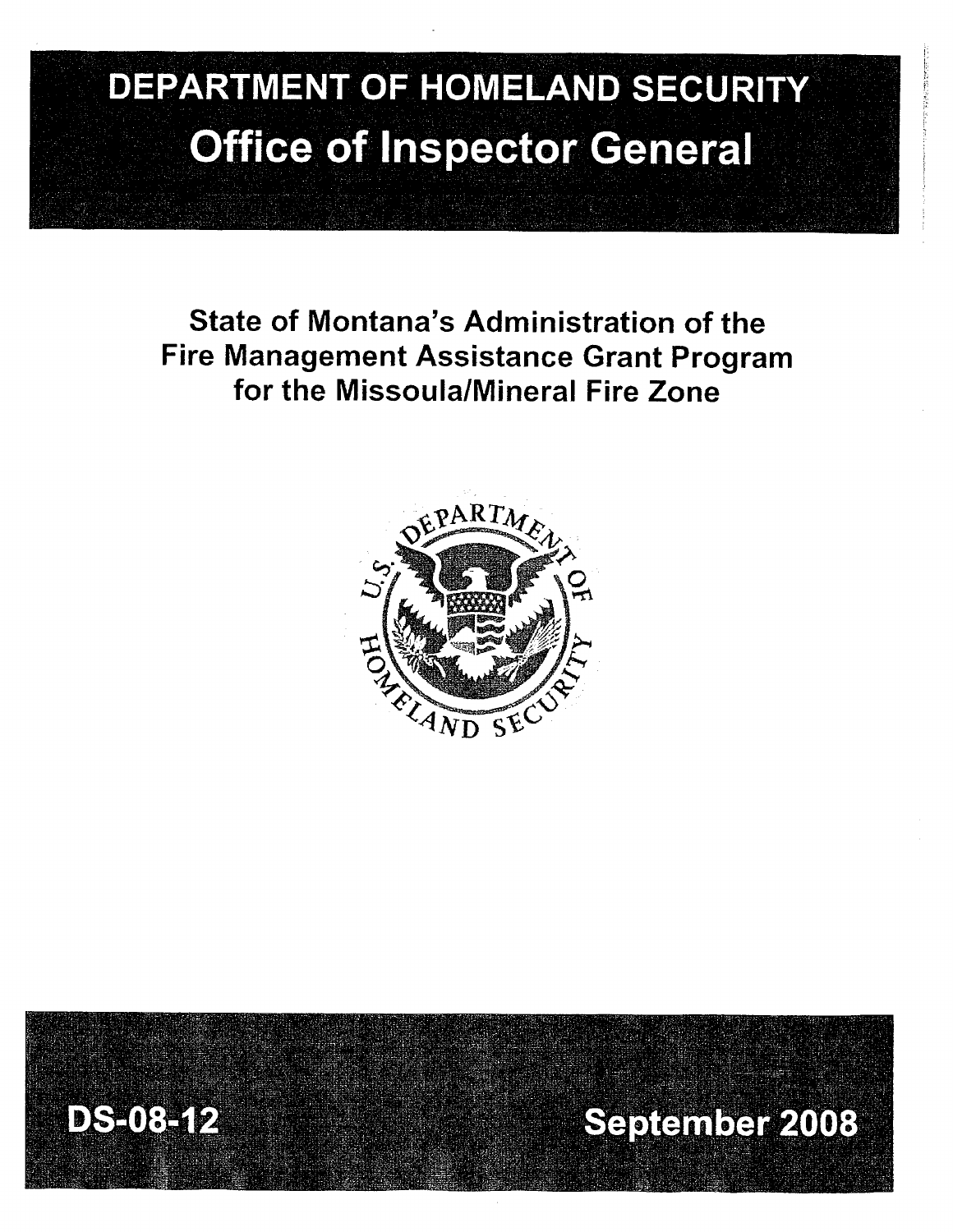Office of Inspector General Office of Emergency Management Oversight

U.S. Department of Homeland Security 300 Frank H. Ogawa Plaza, Ste. 275 Oakland, California 94612



September 26, 2008

Preface

The U.S. Department of Homeland Security (DHS) Office of Inspector General (OIG) was established by the Homeland Security Act of 2002 (Public Law 107-296) by amendment to the Inspector General Act of 1978. This is one of a series of audits, inspections, and special reports published as part of our oversight responsibilities to promote economy, effectiveness, and efficiency within the department.

The attached report presents the results of the audit of the State of Montana's Administration of the Fire Management Assistance Grant Program tòr the Missoula/Mineral Fire Zone. We contracted with the independent public accounting firm of Williams, Adley & Company, LLP to perform the audit. The contract required that Williams, Adley & Company, LLP perform its audit according to generally accepted government auditing standards and guidance from the Robert T. Stafford Disaster Relief and Emergency Assistance Act, Title 44 of the Code of Federal Regulations, and the Office of Management and Budget. Williams, Adley & Company, LLP reported two areas in which the State of Montana's administration of the Fire Management Assistance Grant Program could be improved. The report contains five recommendations addressed to the Regional Administrator, Federal Emergency Management Agency, Region VIII.

Williams, Adley & Company, LLP is responsible for the attached auditor's report dated August 29, 2008, and the conclusions expressed in the report. The recommendations herein have been discussed in draft with those responsible for implementation. It is our hope that this report will result in more effective, efficient, and economical operations. We express our appreciation to all of those who contributed to the preparation of this report.

 $( \ )$   $j$  and  $j$   $k$  $1^\circ$  clair  $1/\sim$  of theo.

Robert J. Lastrico Westem Regional Director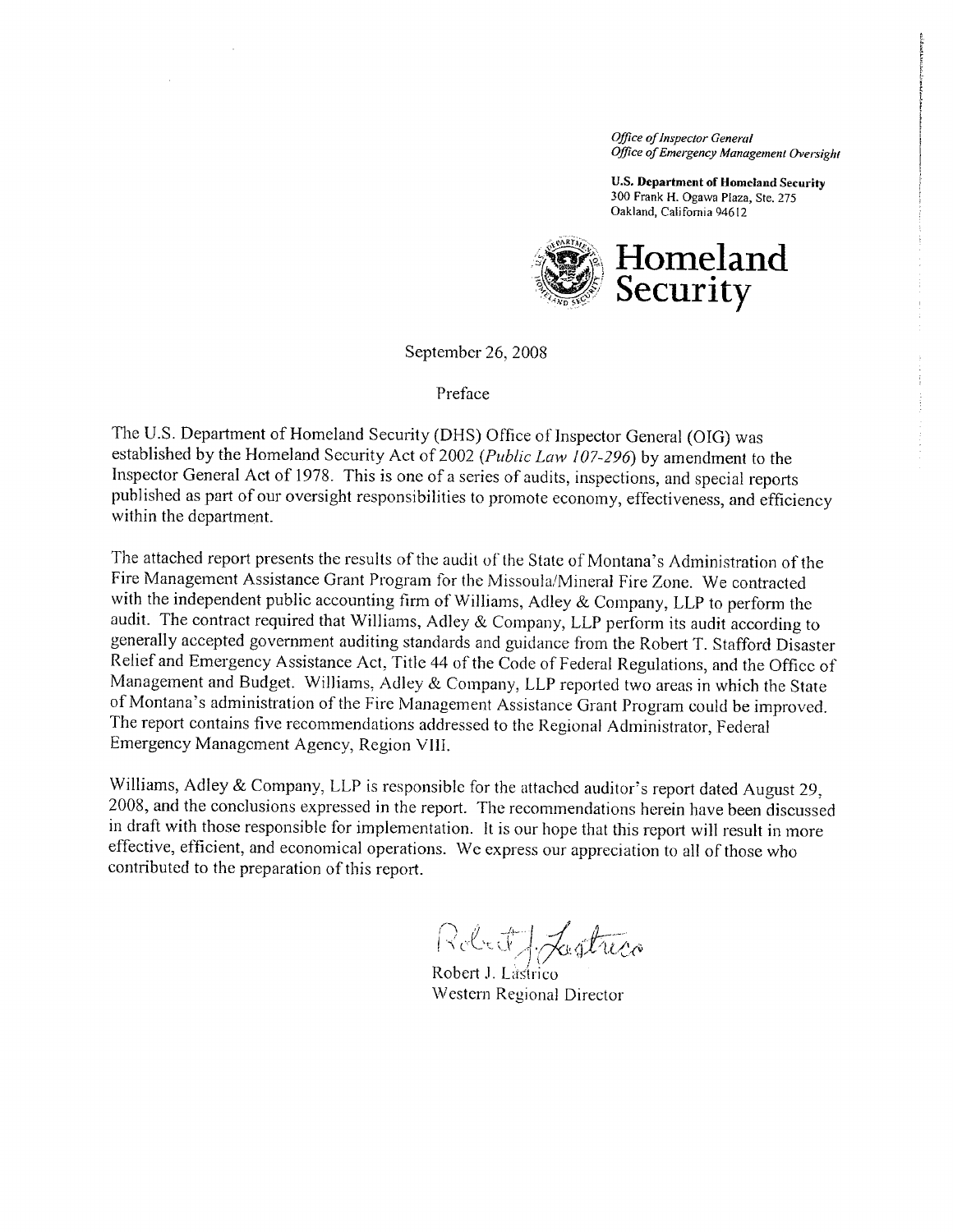

August 29,2008

Western Regional Director Office of Emergency Management Oversight Office of Inspector General U.S. Department of Homeland Security 300 Frank H. Ogawa Plaza, Ste. 275 Oakland, CA 94612

Williams, Adley & Company, LLP performed an audit of the State of Montana's management of the Federal Emergency Management Agency's funds awarded under the Fire Management Assistance Grant Program. The audit was performed in accordance with our Task Order TPD-ARC-BPA-07-0014 dated September 27,2007.

This report presents the results of the audit and includes recommendations to help improve management of ihe audited Fire Management Assistance Grant Program.

Our audit was conducted in accordance with applicable Government Auditing Standards, July 2007 revision. Although the audit report comments on costs claimed by the State of Montana, we **did not perform** a financial audit, the purpose of which would be to render an opinion on the State of Montana's financial statements or the funds claimed in the Financial Status Reports submitted to the federal Emergency Management Agency.

We appreciate the opportunity to have conducted this audit. Should you have any questions, or if we can be of further assistance, please call me on (202) 371-1397.

Sincerely,

Williams, Adley & Company, LLP

het montrell

Charbet Duckett Partner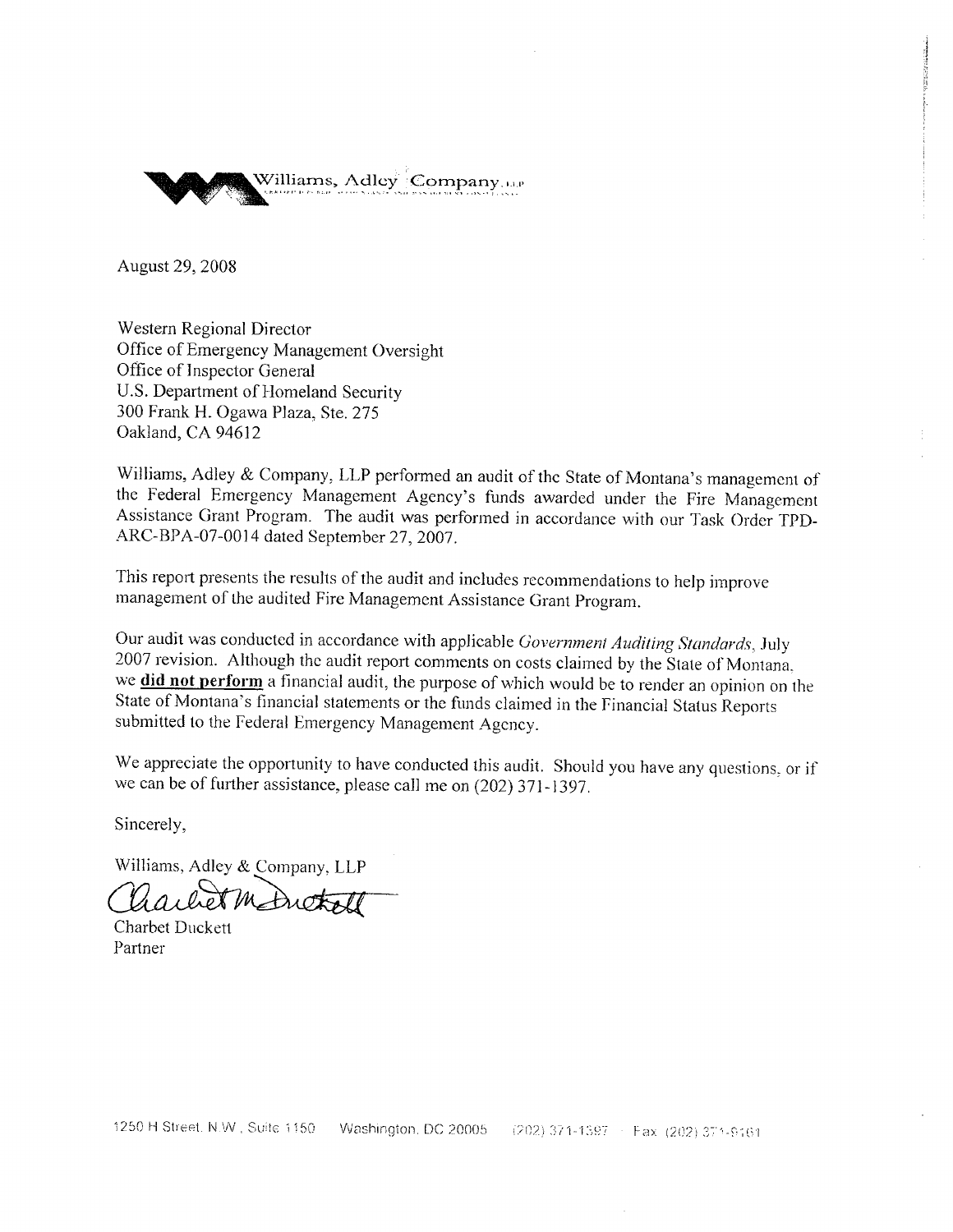# Table of Contents/Abbreviations

| the contract of the contract of the contract of the contract of the contract of |  |
|---------------------------------------------------------------------------------|--|
|                                                                                 |  |
| <b>Appendices</b>                                                               |  |
|                                                                                 |  |
| Ahhuoniotione                                                                   |  |

 $\sim$   $\sim$ 

#### Abbreviations

| <b>CFR</b>  | Code of Federal Regulations                      |
|-------------|--------------------------------------------------|
| <b>DHS</b>  | U.S. Department of Homeland Security             |
| <b>DNRC</b> | Department of Natural Resources and Conservation |
| <b>FEMA</b> | Federal Emergency Management Agency              |
| <b>FMAG</b> | Fire Management Assistance Grant                 |
| GAR         | Governor's Authorized Representative             |
| <b>OIG</b>  | Office of Inspector General                      |
| PW          | Project Worksheet                                |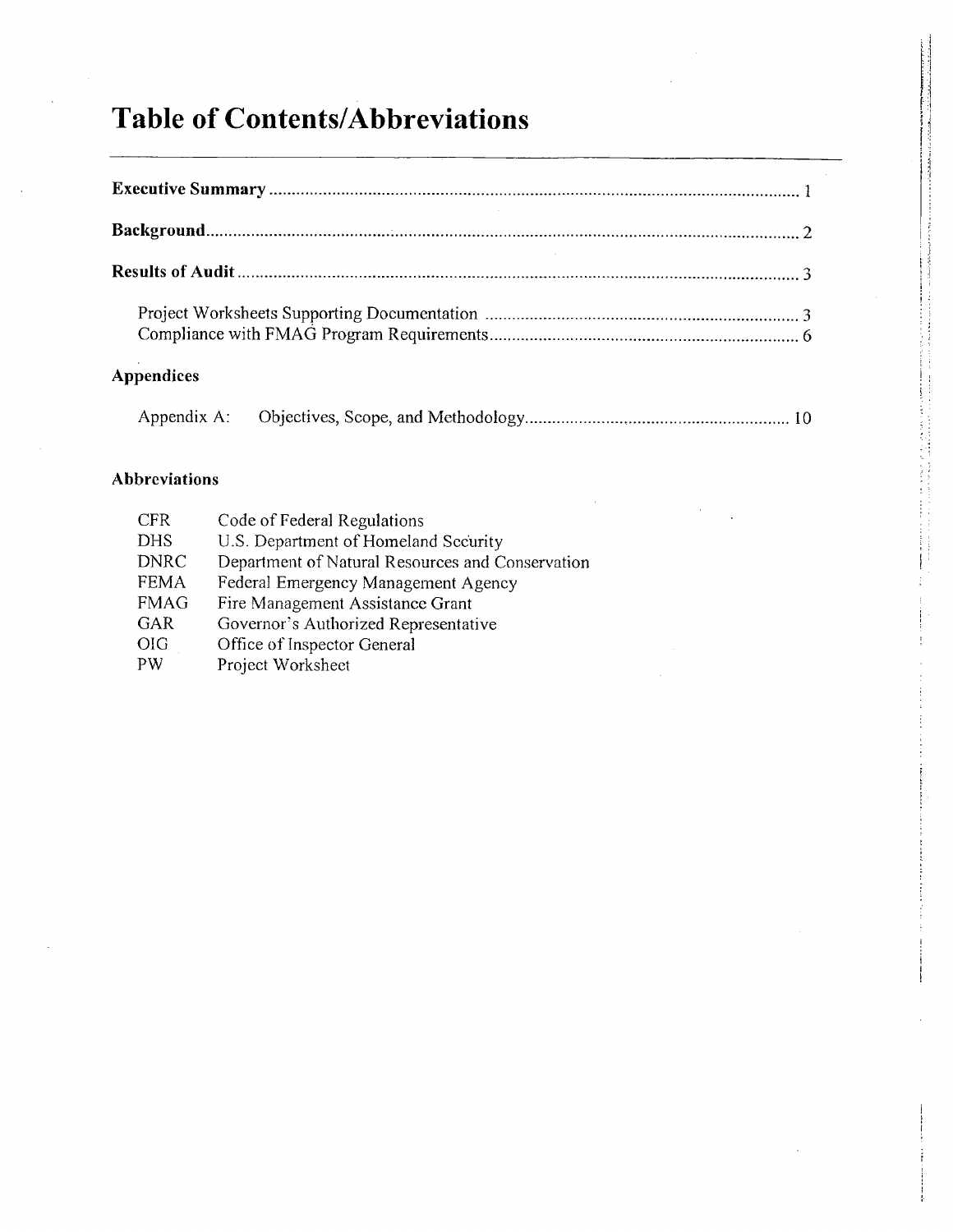# Executive Summary

Wiliams, Adley & Company, LLP audited the State of Montana's (the state's) administration of the Fire Management Assistance Grant (FMAG) Program for the Missoula/Mineral Fire Zone (FMAG Declaration 2490). The objective of the audit was to determine whether the state administered the FMAG Program in an efficient and effective manner. To accomplish the objective, we considered the overall impact of material deficiencies on grant program administration. Specifically, we determined how well thc state (1) coordinated and communicated with the Federal Emergency Management Agency (FEMA) and subgrant applicants, (2) ensured compliance with federal laws and FEMA guidelines, and (3) accounted for and expended FMAG Program funds. See Appendix A for additional details on the objectives, scope and scope limitations, and methodology of this audit.

On November 7,2003, FEMA Region VII awarded \$30,550,994 under FMAG Declaration 2490 to the State of Montana Department of Natural Resources and Conservation (DNRC), Forestry Division. FEMA programmatically closed this declaration on September 26, 2006. The scope of this engagement was limited to an audit of \$3.5 million in reimbursement costs and a financial audit of those costs was not performed. As such, we do not express an opinion on the state's financial statements or the funds claimed in the financial status reports submitted to FEMA.

The limited audit scope prevented us from detennining if DNRC administered the program effectively and efficiently. However, DNRC did not always comply with federal laws and FEMA guidelines. Specifically, the state did not support \$1,299,573 in costs claimed and did not complete the grant application correctly. Also, the state's grant application was incomplete, time extension requests and administrative and other costs were submitted beyond allowable timeframes, and federal cash transactions reports were late.

We recommend that the Regional Administrator, FEMA Region VII: (1) review the alternative procedures used to support costs claimed, (2) disallow unsupported costs of  $$1,299,573$  if not determined to be reasonable, allowable or allocable, (3) require the grantee to comply with record retention regulations, (4) provide additional training to the state on the proper completion of the FMAG application, FMAG grant submission, and cash transaction reporting requirements, and (5) work with the state to update and revise FMAG related procedures.

We held an exit conference with FEMA Region VIII and the State of Montana DNRC on August 13,2008. FEMA and the state concurred with our findings but did not concur with the recommendations. A synopsis of the verbal comments we received is included in the Results of Audit section of this report.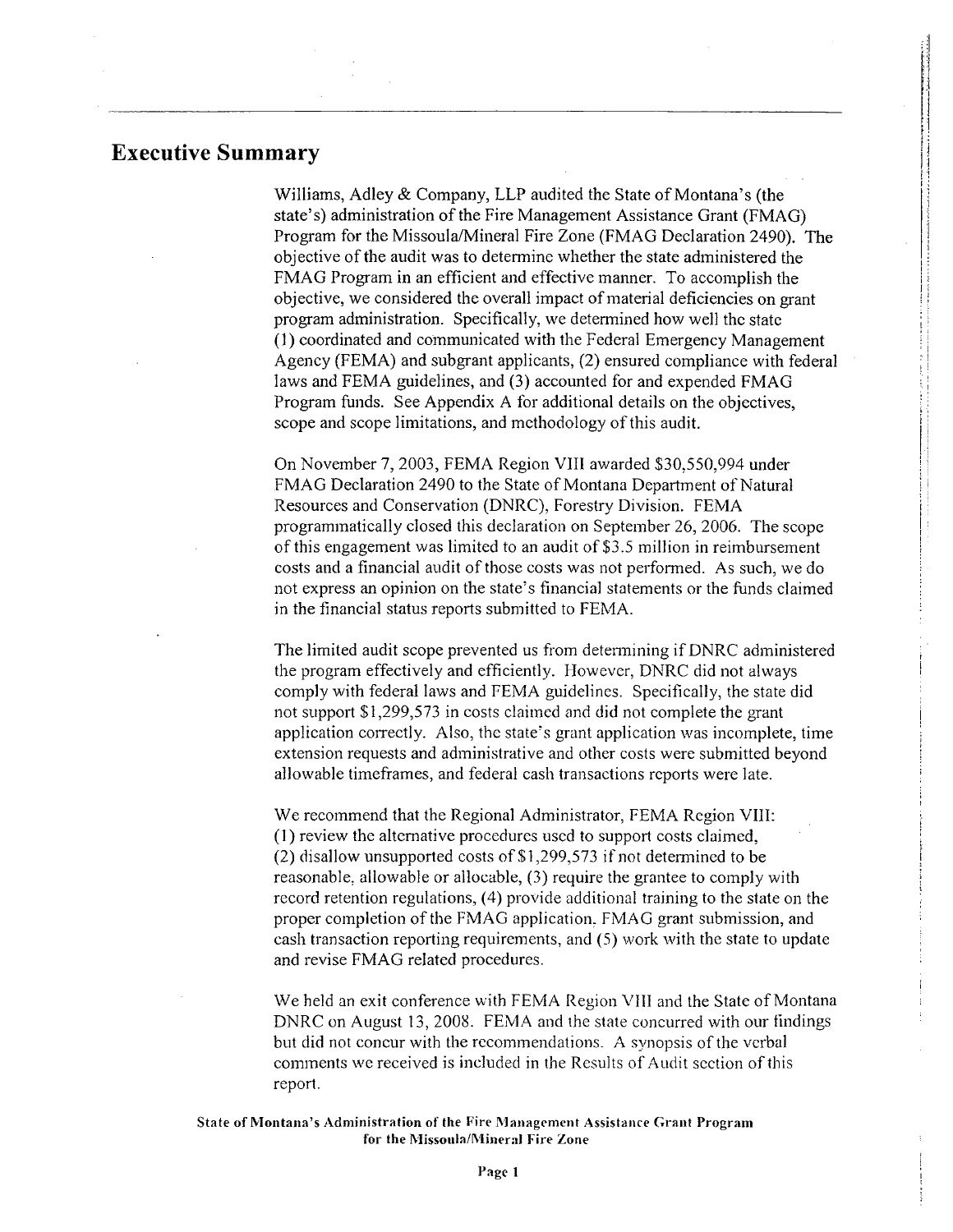# Background f: 1988 and 1988 and 1988 and 1988 and 1988 and 1988 and 1988 and 1988 and 1988 and 1988 and 1988 a

The Robert T. Stafford Disaster Relief and Emergency Assistance Act, (Stafford Act), signed into law November 23, 1988, authorizes the President to provide federal funds to state and local governments under the FMAG Program for mitigation, management, and control of any fire burning on public or private forestland or grassland. The FMAG Program replaced the Fire Suppression Assistance Program on October 30, 2001. Title 44, Code of Federal Regulations (44 CFR), Part 204 provides procedures for the declaration and grants managemcnt processes for the FMAG Program and details applicant eligibility and the eligibility of costs to be considered under the program.

'i ~:i

¡:.1 t..'1 1.1 . ., r.i

 $\mathbf{1}$ 

f:

I.<br>I. I  $\mathbf{r}$  .

#### Declaration Process

A declaration request must be submitted while a fire is burning uncontrolled  $\qquad \qquad$ and threatens such destruction as would constitute a major disaster. The Governor or the Governor's Authorized Representative (GAR) is authorized to submit requests to the FEMA Regional Administrator or Regional Fire Duty Liaison for fire management declarations. Due to the magnitude and impact of a fire, the Governor or GAR can expedite the process by verbally requesting the declaration but must follow-up promptly after the date of an initial telephone request with all official forms and written information.

i:<br>I:<br>I:

Upon declaration approval by FEMA, the Governor or GAR will enter into a standing FEMAlState Agreement (the Agreement) for the declared fire and for future declared fires in that calendar year.<sup>1</sup> The state must have a current and signed Agreement before receiving fedcral funding under the FMAG Program. The Agreement states the understandings, commitments, and conditions under which FEMA will provide federal assistance, including the 75% federal and 25% non-federal cost share provision and articles of agreement necessary for the administration of the grants. The Agreement must identify the state legislative authority for firefighting, as well as the state's compliance with the laws, rcgulations, and other provisions applicable to the FMAG Program.

#### **Grant Application and Reimbursement Process**

Following a declaration, the state is requircd to submit a grant application package to the FEMA Regional Administrator within 9 months of the declaration. The Rcgiona1 Administrator may grant an extension of up to 3 months, upon receipt of a written request from the state that includes the

<sup>&</sup>lt;sup>1</sup> The State of Montana executes the Agreement with FEMA at the beginning of each calendar year so that the Agreement is in place before the start of the fire season. An amendment to the Agreement (Exhibit E) is executed for each FMAG declaration occurring during the year.

State of Montana's Administration of the Fire Management Assistance Grant Program for the Missoula/Mineral Fire Zone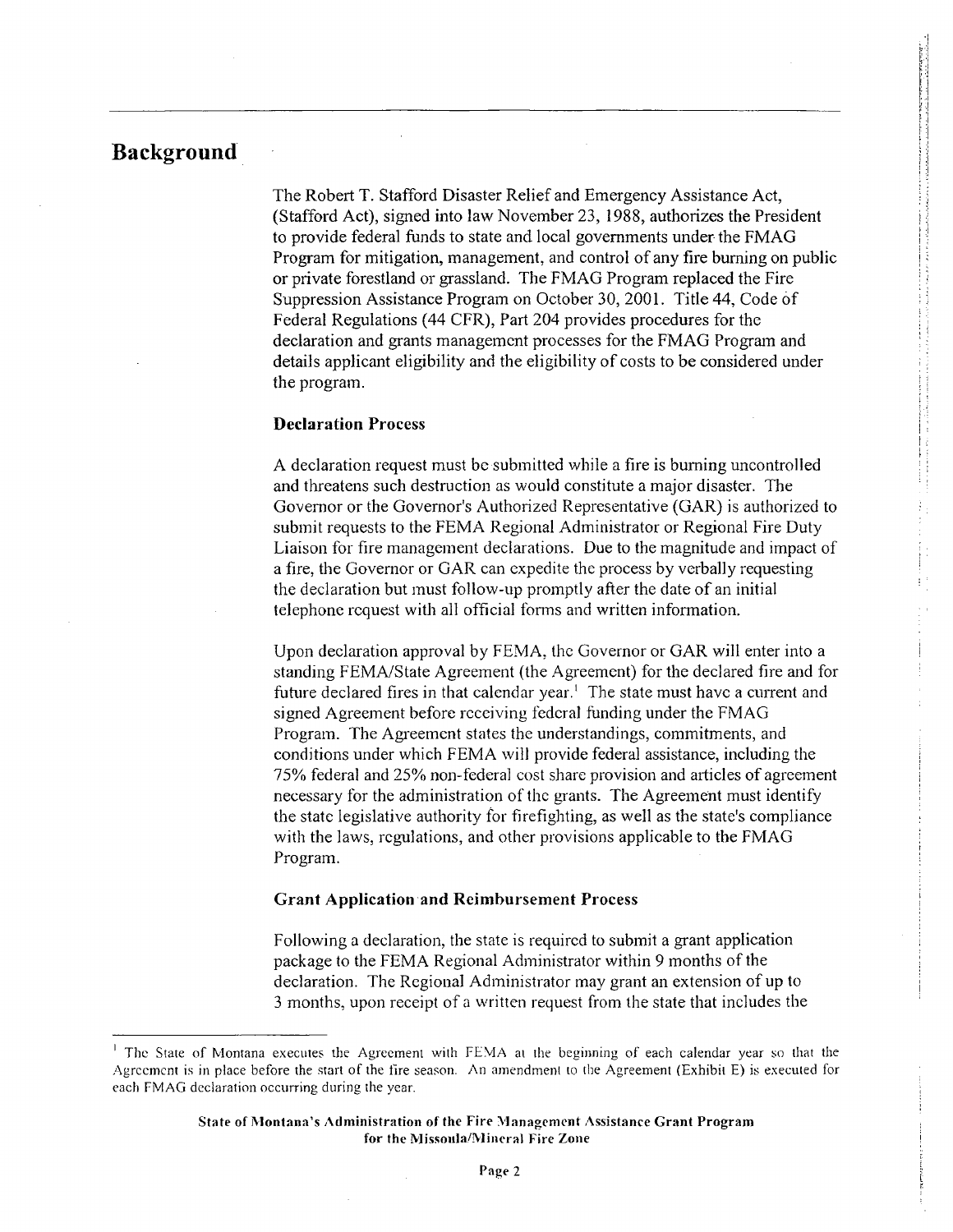justification for an extension. The grantee must document the total eligible costs for a declared fire on project worksheets (PWs), which are submitted with the grant application. The Regional Administrator has 45 days from the receipt of the state's initial grant application, or an amendment to the state's grant application, to approve or deny the application package or amendment or to notify the state of a delay.

By submitting PWs, the grantee certifies that all reported costs were incurred for work that was performed in compliance with laws, federal regulations, and FMAG Program policy and guidance, as well as the terms and conditions outlined in the FMAG Program FEMA/State Agreement. Upon approval of the grant application, FEMA obligates funds after determining that: (1) the state's eligible eosts meet or exceed the individual or cumulative fire cost thresholds, and (2) the state has up-to-date State Administrative and Hazard Mitigation Plans approved by the Regional Administrator.

Subgrantee requests for FMAG Program funding are submitted on a Request for Fire Management Assistance Subgrant (FEMA Form 90-133) to the grantee according to state procedures and within timelines set by the grantee, but no later than 30 days after the close of the incident period. The grantee will review and forward thc request to the Regional Administrator for final review and determination.

### Results of Audit

We could not determine if DNRC administered the FMAG Program in an efficient and effective manner because of the limited scope.<sup>2</sup> Specifically, our task order required us to review PWs valued at no more than \$3.5 million whereas the total grant award was \$30.5 million. Although DNRC properly coordinated fire management activities and communicated with FEMA, we concluded that DNRC did not account for and maintain adequate documentation to support \$1,299,573 of the \$3.5 millon in FMAG program expenditures. DNRC also did not always eomply with federal laws and FEMA guidelines as reported in the following exceptions.

#### Project Worksheets Supporting Documentation

DNRC did not maintain supporting documentation for \$1,299,573 in costs claimed. Specifically, DNRC could not produce documentation to:

. Verify contract costs, equipment costs, and materials costs,

<sup>&</sup>lt;sup>2</sup> See Appendix A for details regarding the limited scope of this audit.

State of Montana's Administration of the Fire Management Assistance Grant Program for the Missoula/Mineral Fire Zone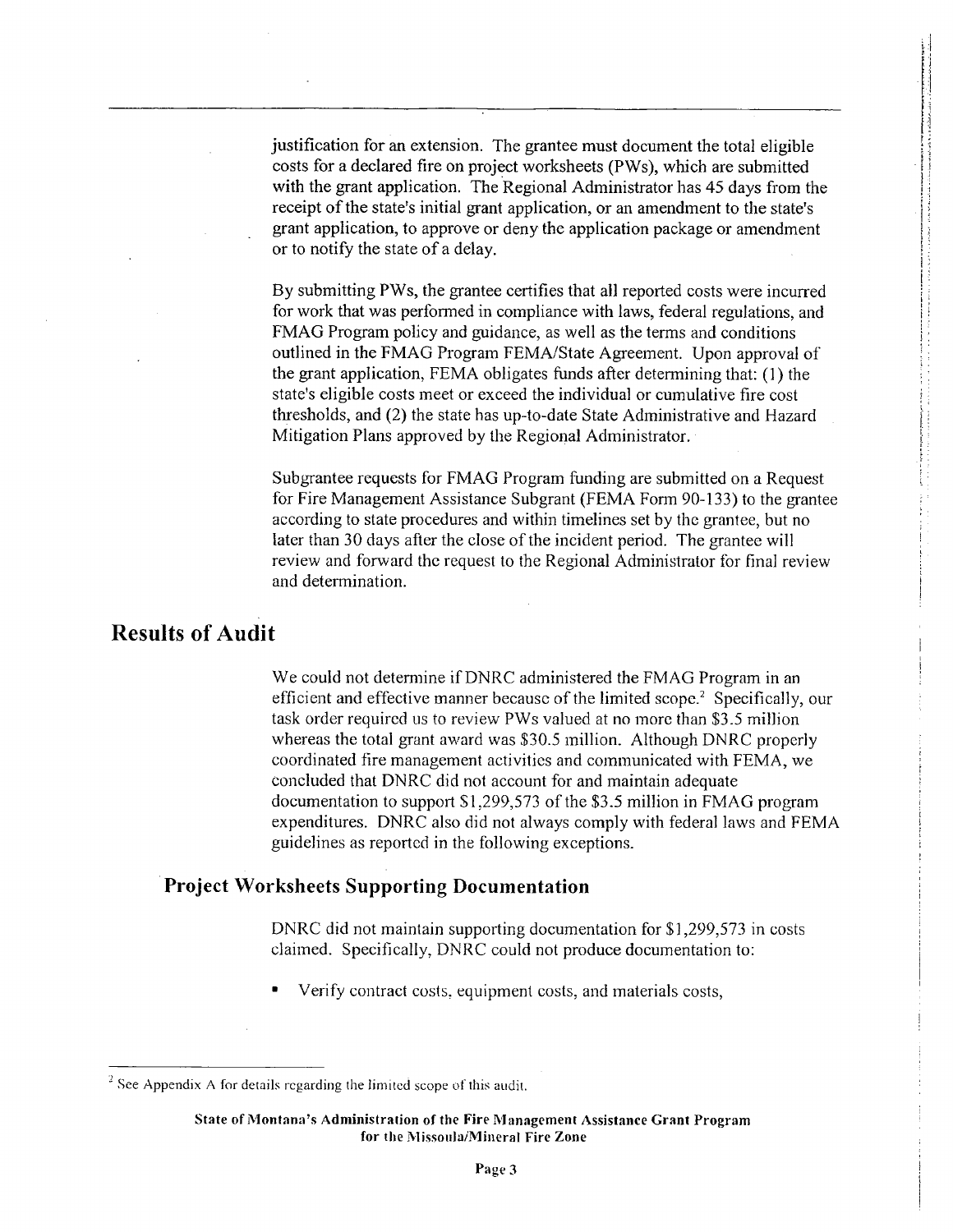- . Support United States Forest Service and Bureau of Land Management costs,
- . Match job positions/position descriptions on timesheets with hourly pay rates, and in some instances, timesheets were missing, and
- Determine the eligibility of \$647 in repair costs that were incurred prior to the incident period.

Title 44, Code of Federal Regulations, Section 13.42(a) (44 CFR 13.42(a)), Retention and Access Requirements for Records, provides guidance on records retention of grant documentation applieable to all finaneial and programmatic reeords, supporting documents, statistical records, and other records of grantees or subgrantees, which are: (i) required to be maintained by the terms of this part, program regulations or the grant agreement, or (ii) otherwise reasonably considered as pertinent to program regulations or the grant agreement. According to 44 CFR 13.42(b) and (c), Length of retention period and Starting date of retention period, except as otherwise provided, records must be retained for 3 years from the date the grantee submits its final expenditure report; or if any litigation, claim, negotiation, audit or other action involving the records has been started before the expiration of the 3 year . period, the records must be retained until completion of the action.

According to 44 CFR 13.20(b)(6), grantees and subgrantees are required to support accounting records with source documentation such as cancelled checks, paid bills, payrolls, time and attendance records, contract and subgrant<br>award documents, etc.

The cooperative fire management agreement between the DNRC and the Bureau of Land Management, National Park Serviee, Bureau of Indian Affairs, United States Fish and Wildlife Service, and the United States Forest Service that was in effect during the incident period included provisions for support documentation requirements. Paragraph 60 of the agreement states, "In accordance with applicable State and Federal rules and regulations, agencies will furnish to each other, or otherwise make available upon request, such maps, documents, GIS data, instructions, records, and reports including, but not limited to, fire reports, time reports, and investigation and law enforcement reports as either party considers necessary in connection with the Agreement. "

Due to the complexity and size of the Missoula/Mineral Fire Zone, DNRC relied heavily upon the United States Forest Service, Bureau of Land Management, and Bureau of Indian Affairs for fire fighting personnel, equipment, and materials. The state experienced extreme difficulty in obtaining proper supporting documentation from these entities and had to file a Freedom of Information Act request to obtain documentation from the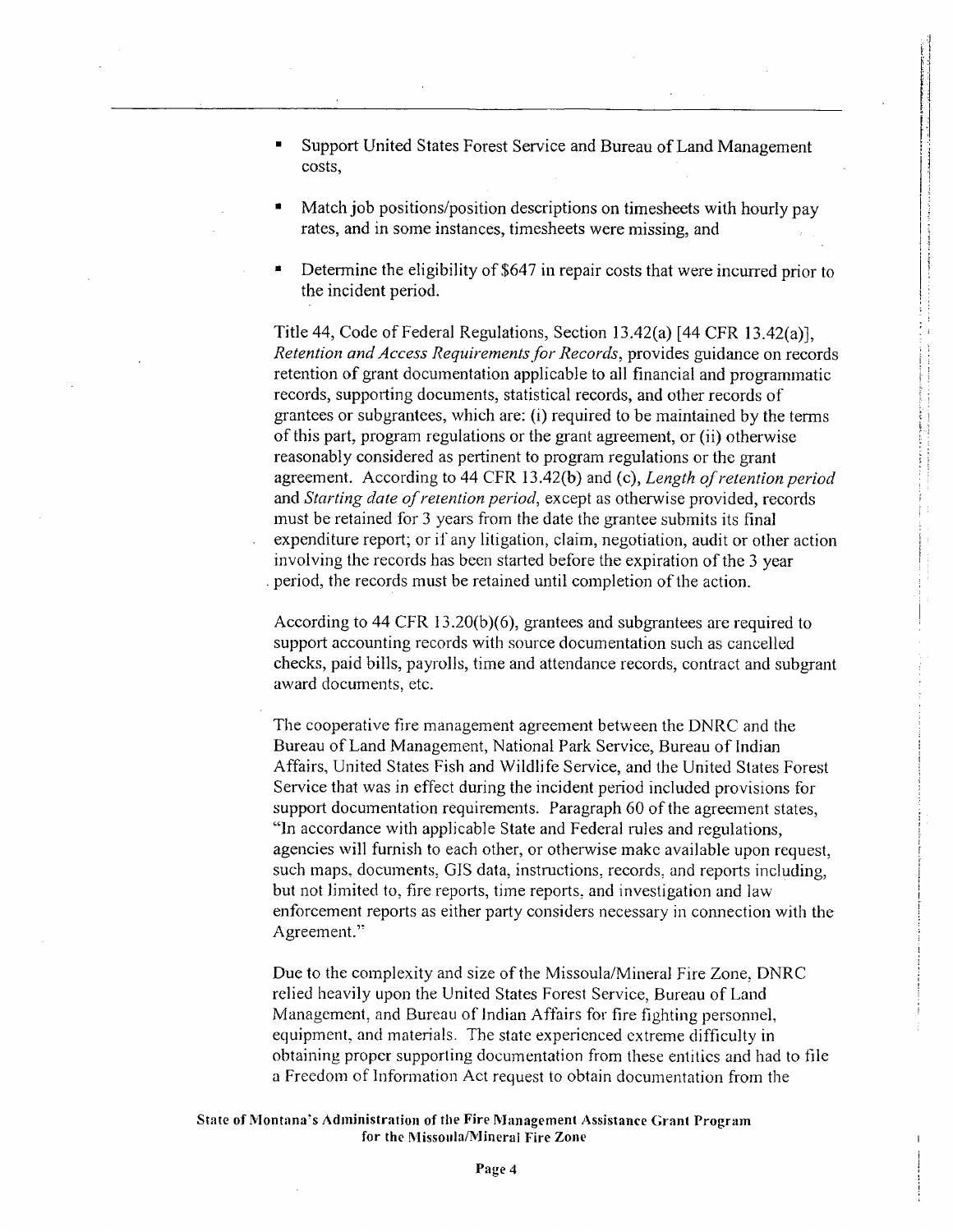United States Forest Service. Nonetheless, the documentation that DNRC received was insufficient. DNRC was unable to provide documentation to support that they had received approval from FEMA Region VIII for these expenditures despite this deficiency. FEMA Region VIII grant files included a request from DNRC and approval of alternative procedures related to the support documentation review requirements. However, no evidence was presented that the approved alternative procedures were audited or reviewed to determine the reliability or accuracy of the alternative procedures or whether the alternative procedures set aside the tenns and conditions of the cooperative fire management agreement between the DNRC and the federal agencies providing fire management assistance.

#### Recommendations

We recommend that the Regional Administrator, FEMA Region VIII:

Recommendation #1. Review the alternative procedures related to support documentation requirements to determine if the procedures reasonably ensured that costs claimed were reasonable, allowable, and allocable.

**Recommendation #2.** Disallow unsupported costs totaling  $$1,299,573$ , if not determined to be reasonable, allowable, and allocable.

Recommendation #3. Require the grantee to comply with FMAG regulations that pertain to records retention of supporting documentation.

#### Management Comments and Auditor's Analysis

FEMA and DNRC verbally concurred that some cost components may not have detailed supporting documentation such as payroll timesheets. However, extenuating circumstances beyond the DNRC's control impacted its ability to fully comply with the requirements. For example, DNRC has limited enforcement tools to require federal agencies such as the United States Forest Service, Bureau of Land Management, or Bureau of Indian Affairs to provide detailed cost information. Furthennore, FEMA has determined that federal entities, such as United States Forest Service, should be considered contractors to the grantee, and therefore, supporting documentation requirements should be limited to the invoices submitted by the contractor.

The auditors agree that the DNRC attempted to obtain supporting documentation from its federal partners to comply with the FMAG documentation requirements and that DNRC requested assistance from FEMA in its attempts to comply with the documentation requirements. Although FEMA may have determined that the federal entities in question were contractors, and therefore, not bound by the documcntation requirements imposed upon grantees and sub-grantees, an existing agreement between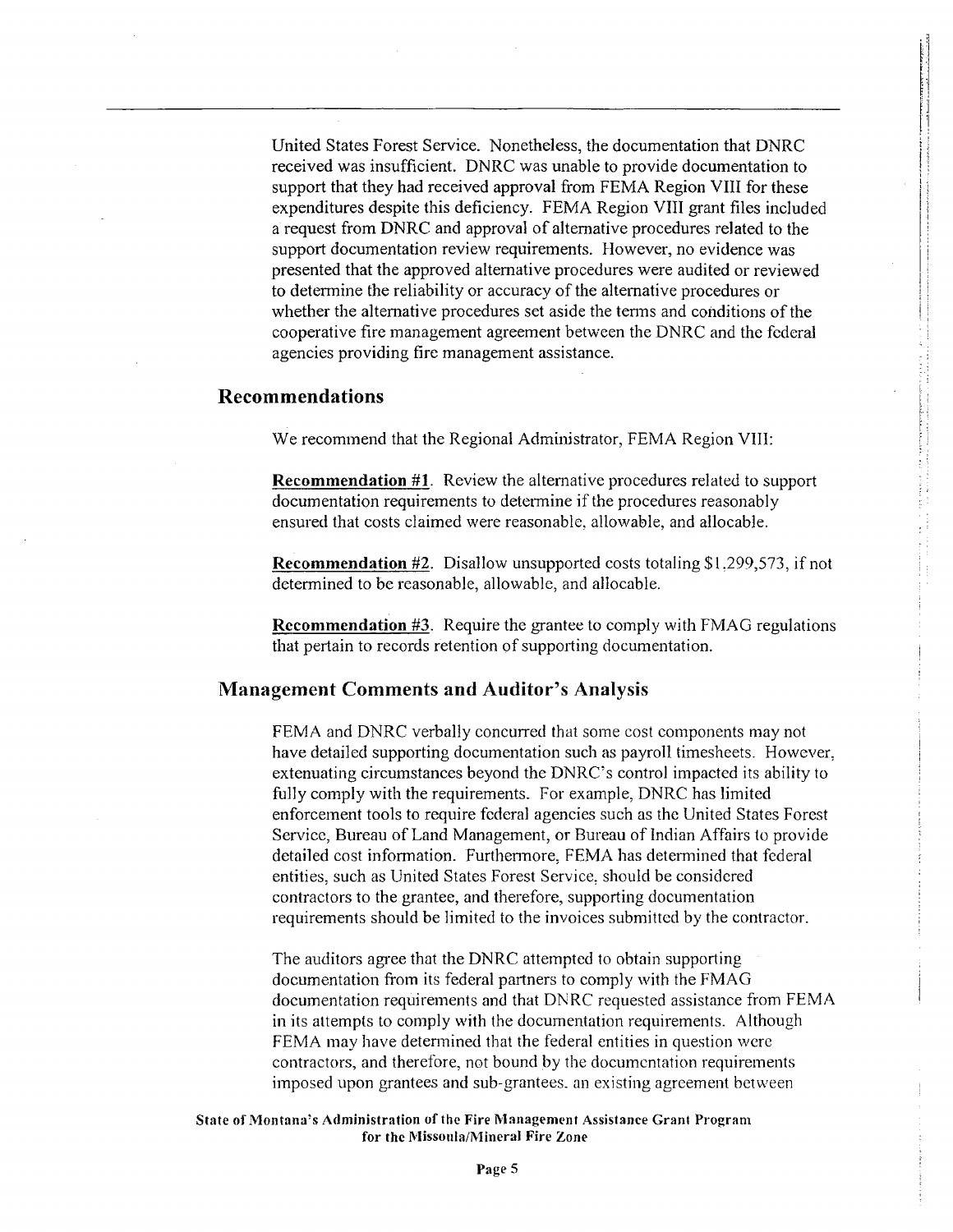DNRC and its federal partners stipulated compliance with the grant documentation requirements. As such, DNRC should have enforced compliance with the agreement that it had in effect when the fire related services were provided. The FEMA determination that the fèderal entities were contractors does not supersede the contractual arrangement between DNRC and the federal entities or with FMAG guidance that requires supporting documentation. Neither FEMA nor state officials commented at this time in regards to conducting an independent audit or review.

### Compliance with FMAG Program Requirements

DNRC needs to fully comply with grant application, financial reporting, and accounting policies and procedures requirements. Specifically:

- The performance ending date on the grant application was blank;
- PWs were not submitted with the grant application;
- Multiple written time extension requests for submission of PWs were submitted for approval although only one time extension request is permitted under the applicable regulations;
- Eight of 11 federal cash transaction reports (SF-272s) were not submitted in the timeframes required by grant regulations; and
- . PWs wcre submitted for reimbursement after the allowable and approved deadlines.

The regulatory requirements regarding grant application, fìnancial reporting, and accounting policies and procedures are referenced in the agreement between FEMA and the state and are detailed below:

The performance period is defined in 44 CFR 204.3 as, "The time interval designated in block 13 on the Application for Federal Assistance (Standard Form 424) for the Grantee and all subgrantees to submit eligiblc costs and have those costs processed, obligated, and closed out by FEMA." According to 44 CFR 204.64, "Within 90-days of the Performance Period expiration date, thc State will submit a fìna1 Financial Status Report (FEMA Form 20- 10), which reports all costs incurred within the incident period and all administrative costs incurred within the performance period."

According to 44 CFR 204.51(a)(2), "The State should submit its grant application within 9 months of the declaration. Upon receipt of the writtcn request from the State, the Regional Director [currently, the Regional Administrator) may grant an extension for up to 3 months. The State's request must include a justification for the extension." In addition, according to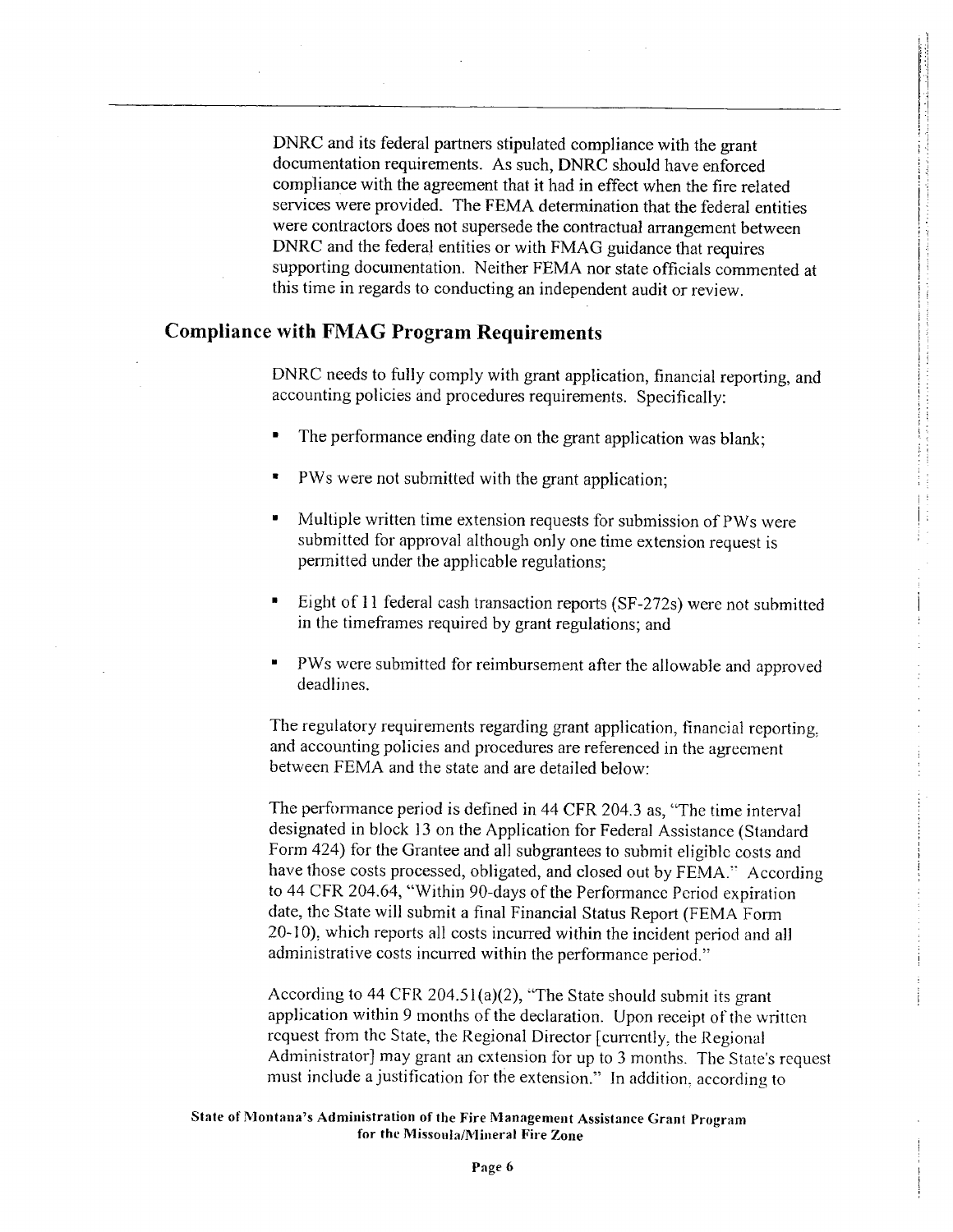44 CFR 204.51(b)(4), "States must document the total eligible costs for a declared fire on PWs, whieh they must submit with the grant application."

Under 44 CFR 13.20 $(a)$ , the state must expend and account for grant funds according to state laws and procedures for expending and accounting for its own funds. Fiscal control and accounting procedures of the state, as well as its subgrantees and cost-type contractors, must be sufficient to: (1) permit preparation of reports required by this part and the statutes authorizing the grant, and (2) permit the tracing of funds to a level of expenditures adequate to establish that such funds have not been used in violation of the restrictions and prohibitions of applicable statutes. In addition,  $44$  CFR  $13.20(b)(3)$ indicates that effective control and aecountability must be maintained for all grant and subgrant cash, real and personal property, and other assets.

The federal cash transaction reporting requirements specified in 44 CFR  $13.41(c)(1)$  require the grantee to submit the Standard Form 272, Federal Cash Transactions Report, and when necessary, its continuation sheet, Standard Form 272a, unless the terms of the award exempt the grantee from this requirement. Also, 44 CFR 13.41(c)(4) requires grantees to submit the report no later than 15 working days following the end of each quarter.

DNRC was generally not aware of how to complete the grant application form. Furthermore, according to FEMA, the program was new and the state was not fully aware of the submission requirements. According to the DNRC, the state experienced an exceptionally active fire season in 2003 that depleted its resources and the Missoula/Mincral Fire Zone was a very large and complcx fire. As such, DNRC experienced an extraordinary administrative burden to compile, calculate, and determine fire management costs within the time limits imposed by the FMAG program. Also, because the DNRC was having difficulty obtaining supporting documentation from other entities, including the United States Forest Service and Bureau of Land Management, additional extensions were requested and granted for reasonable cause based on guidance provided by the FEMA Recovery Division.

Because FEMA Region VII accepted the incomplete application, it could not establish a date for submission of the final financial status report -- generally, 90 days after the expiration of the performance period. FEMA did not receive the final PW from the grantec until March 2, 2006, or 2  $\frac{1}{2}$  years after the incident period ended. As a result of the submission deficiencies, FEMA could have denied acceptance of some fire management costs because they were submitted beyond all approved and allowable time extension periods or denied all costs since PWs were not submitted with the grant application, or an amended grant application, as required.

Because quarterly tìnancial cash transaction reports were not submitted in a timely manner, FEMA has no assurance that the grantee properly monitored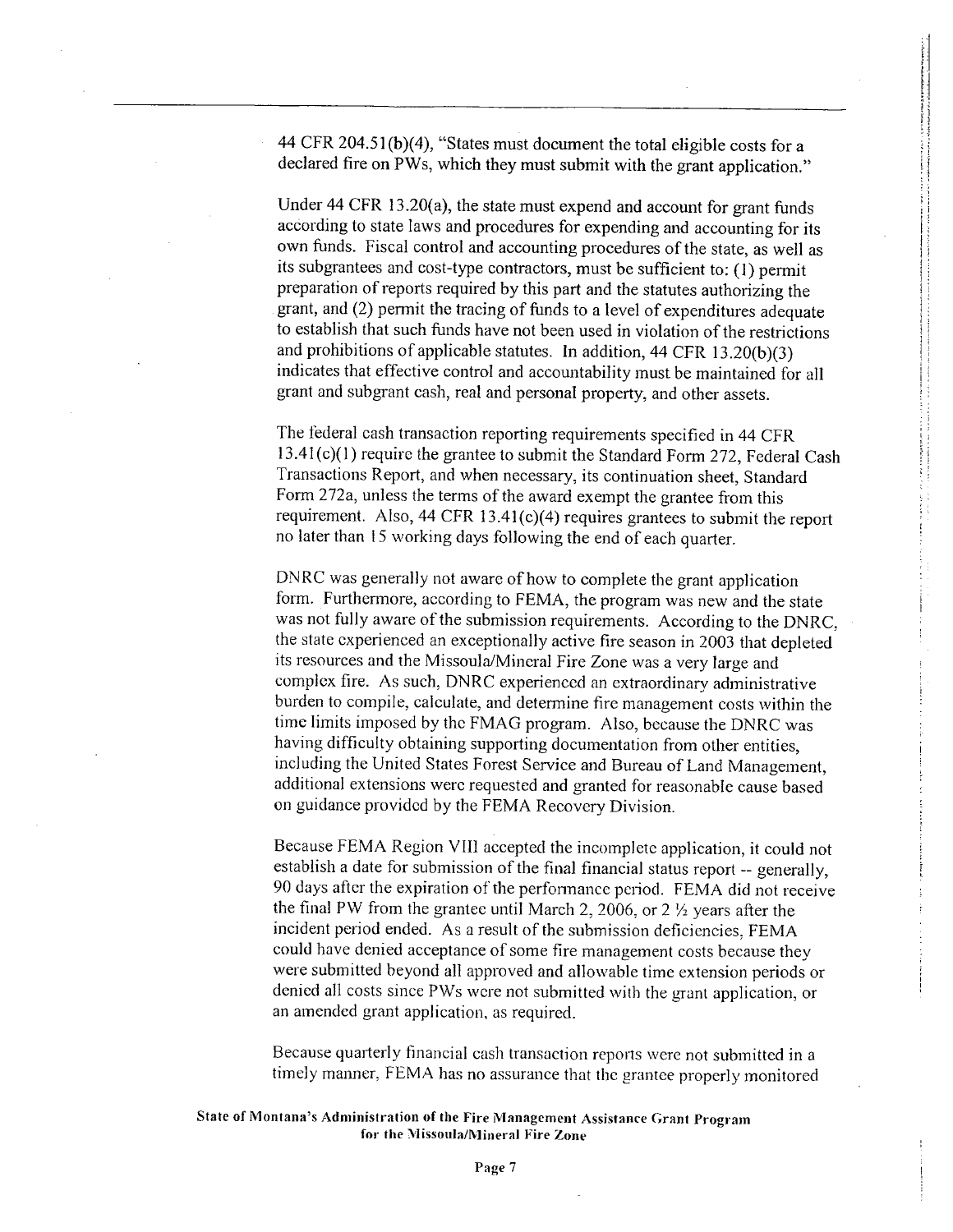or expended grant funds within the performance period. Further, because FMAG procedures are not periodically updated, new employees will not have sufficient knowledge or information to properly process FMAG funds or report on the use of sueh fuds. Reviews and revisions of written procedures will enable effective and efficient controls over accounting and financial reporting processes.

¡~ :.1 ~! ;¡ 1 :1

~ ',i

#### Recommendations

We recommend that the Regional Administrator, FEMA Region VIII:

Recommendation #4. Train the state on:

- .1 The FMAG application process to ensure that the grant application forms are completed aceording to FMAG Program regulations. Future incomplete applications should be returned to the state.
- b) How to request time extensions and submit PWs to ensure that the state meets FMAG Program requirements.
- 9 Grant requirements for quarterly submission of cash transaction reports.

Recommendation #5. Work with the state to review and update written policies and procedures pertaining to funds management and financial reporting to ensure compliance with FMAG Program reporting regulations.

#### Management Comments

FEMA Region VIII and DNRC officials verbally concurred that the grantec was not in strict compliance with the regulations. However, the grantee said it could not and cannot comply with the regulations because the grant requirements do not fit real time situations. FEMA Regional personnel suggested amendments to the FMAG regulations such that they reflect the performance realities of this fire program. FEMA and state officials made the following specific comments as they relate to these issues:

- DNRC said it was not possible to determine the performance ending date when the application was submitted, although it was required to do so by 44 CFR, Subpart D - Application Procedures. FEMA Region VIII officials said they agreed with DNRC, and in the future, it will instruct its grantees to insert a comment that the performance period will be detennined at close out as a standard practice.
- Both DNRC and FEMA Region VIII officials said it is unrealistic to compile and prepare the PWs within the regulatory timeframe for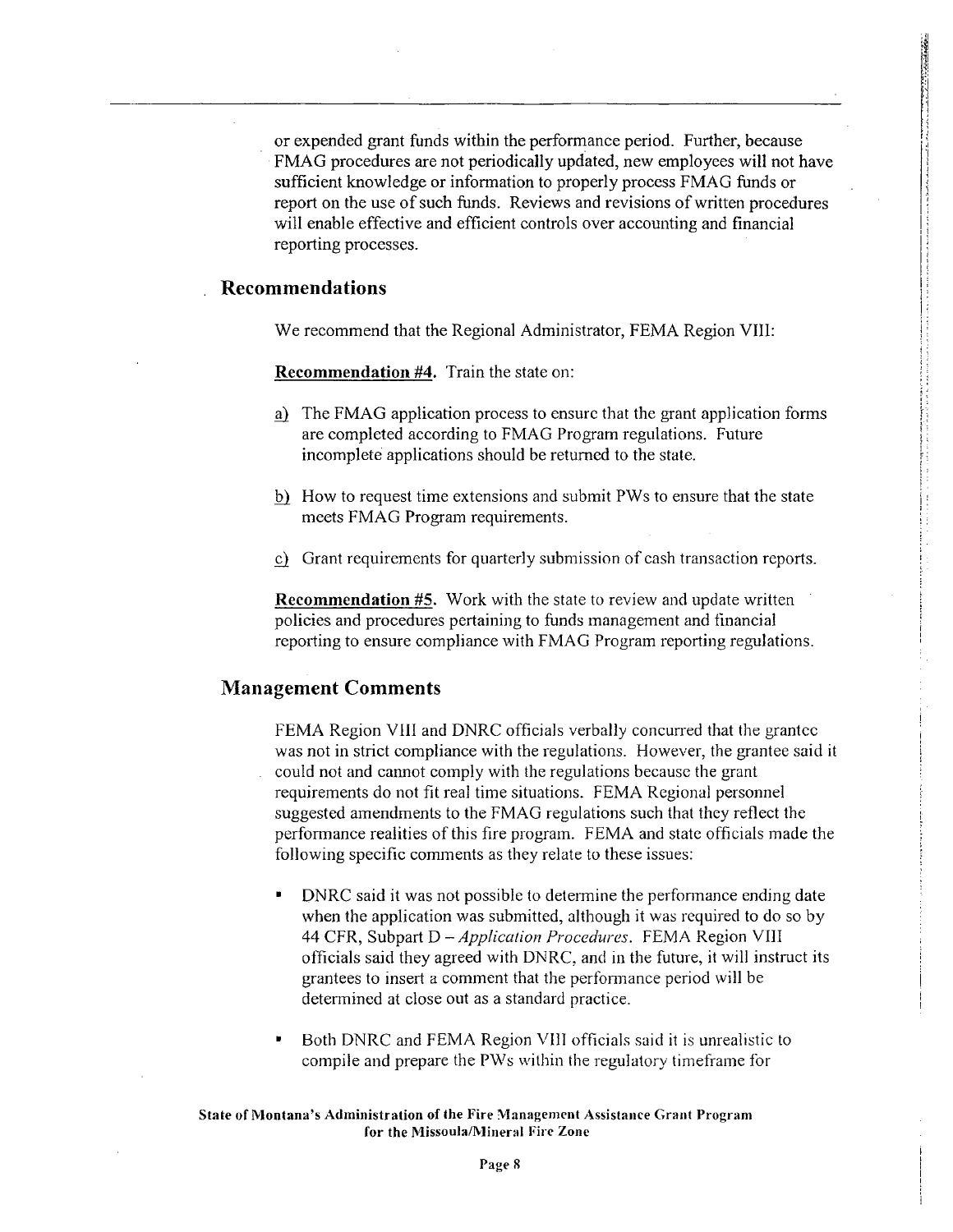submission of the grant application. DNRC and FEMA Region VIII offcials said the regulations should be changed to allow for separate submission ofPWs.

- · FEMA Region VII officials said they coordinated time extensions requests with FEMA headquarters and approved them on a case-by-case basis. DNRC required the time extensions for the Missoula/Mineral Fire Zonc because of the extreme difficulty the state was having in obtaining the cost data from federal agencies.
- The submission deadlines provided for in the regulations could not be met in this instance. FEMA regional staff coordinated with headquarters to extend the timeframe for the Missoula/Mineral Fire Zone FMAG  $\parallel$  $\mathbf{s}$  submissions.

~ :

· DNRC official said the state's Department of Military Affairs was responsible for drawing down funds and preparing the cash transaction report and DNRC was responsible for grant monitoring. FEMA officials said that better communication and coordination between the Department of Military Affairs and DNRC would ensure the submission of the eash transaction reports in a timely manner.

Page 9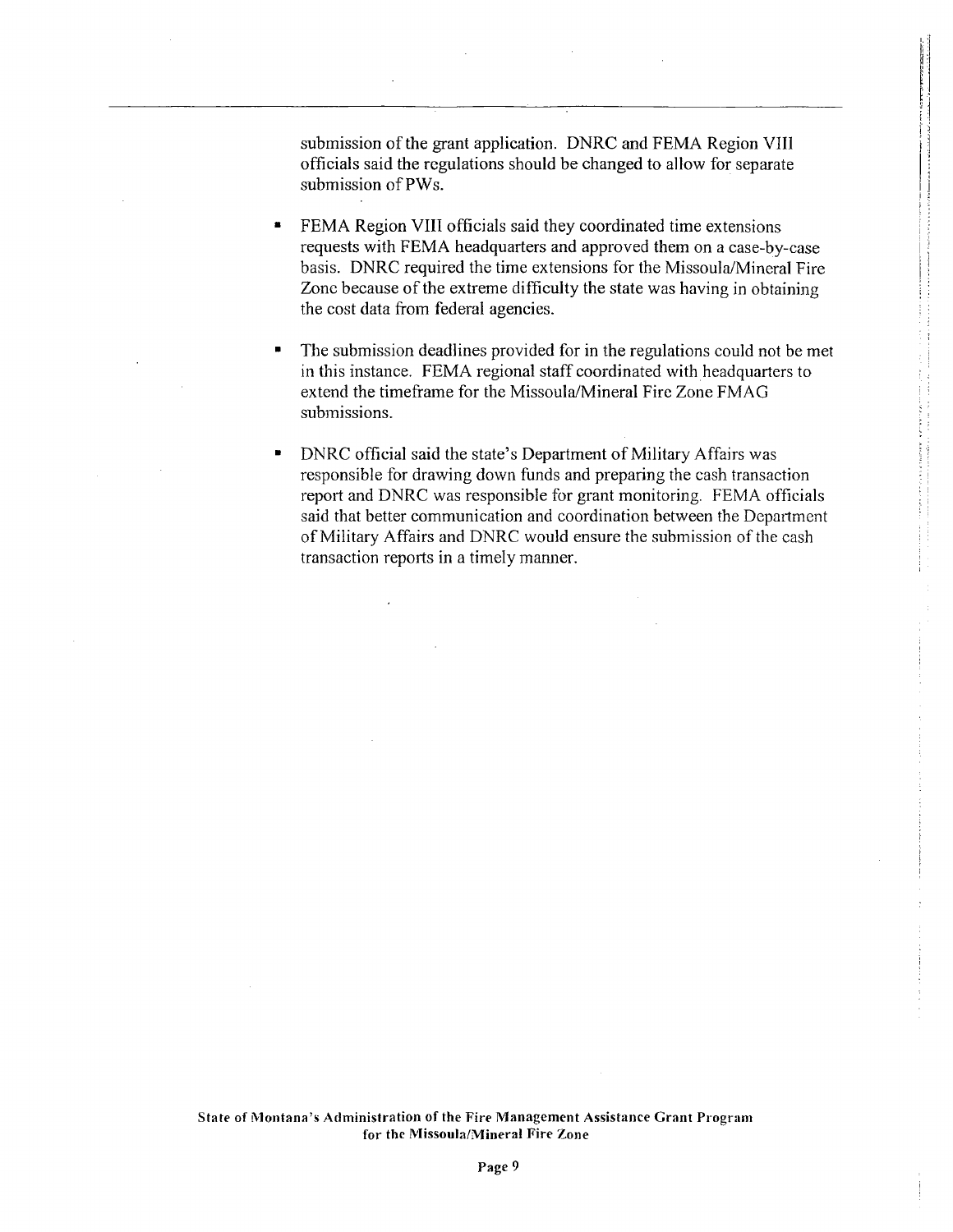### $\bf{Objective}$  . The contract of  $\bf{C}$  is a set of  $\bf{C}$  . If  $\bf{C}$  is a set of  $\bf{C}$

The objective of the audit was to determine whether the state entity administered the FMAG Program in an efficient and effective manner. To accomplish the objective, we considered the overall impact of material deficiencies on grant program administration. Specifically, we determined how well the state (1) coordinated and communicated with FEMA and subgrant applicants, (2) ensured compliancc with federal laws and FEMA guidelines, and (3) accounted for and expended \$3.5 million in judgmentally selected FMAG Program funds.

n.

r! t1'i ~ !

j

 $\mathcal{L} \subset \mathcal{L}$ 

We were not engaged to and did not perform a financial statement audit, the objective of which would be to express an opinion on specified elements, accounts, or items. As such, we were neither required to nor expressed an opinion on the costs claimed for the grant programs included in the scope of the audit. Had we bcen required and performed additional procedures or conducted an audit of the financial statements according to generally accepted auditing standards other matters might have come to our attention that would have been reported. This report relates only to the programs specified and does not cxtcnd to any financial statements of the state.

#### Scope

We judgmentally selected and audited \$3.5 milion in grant funds for the Missoula/Mineral Fire Zone (FMAG Declaration 2490) that was awarded by FEMA to the state based on a grant application dated September 17,2003, and signed on September 26, 2003. The grant, totaling  $$30,550,993.65$ , was programmatically closed on September 26, 2006.<sup>3</sup> This FEMA grant award was selected for review because the award was significantly higher than other fire declarations within the same FEMA Region. DNRC administered the FMAG Program.

We reported a scope limitation in that DHS OIG instructed the auditors to review PWs not to exceed \$3.5 million in grant funds. In order to comply with this requirement, the auditors did not use materiality or random sampling techniques to select PWs. Instead, the auditors judgmentally selected four PWs that approximated the required dollar value limitations. This selection methodology precludes extrapolation of the audit findings to the general population of PWs for the grant or expressing an opinion related to the overall grant funds.

 $<sup>3</sup>$  FMAG Programs are considered programmatically closed if all work has been completed and final costs submitted to</sup> FEMA have been obligated.

State of Montana's Administration of the Fire Management Assistance Grant Program for the Missoula/Mineral Fire Zone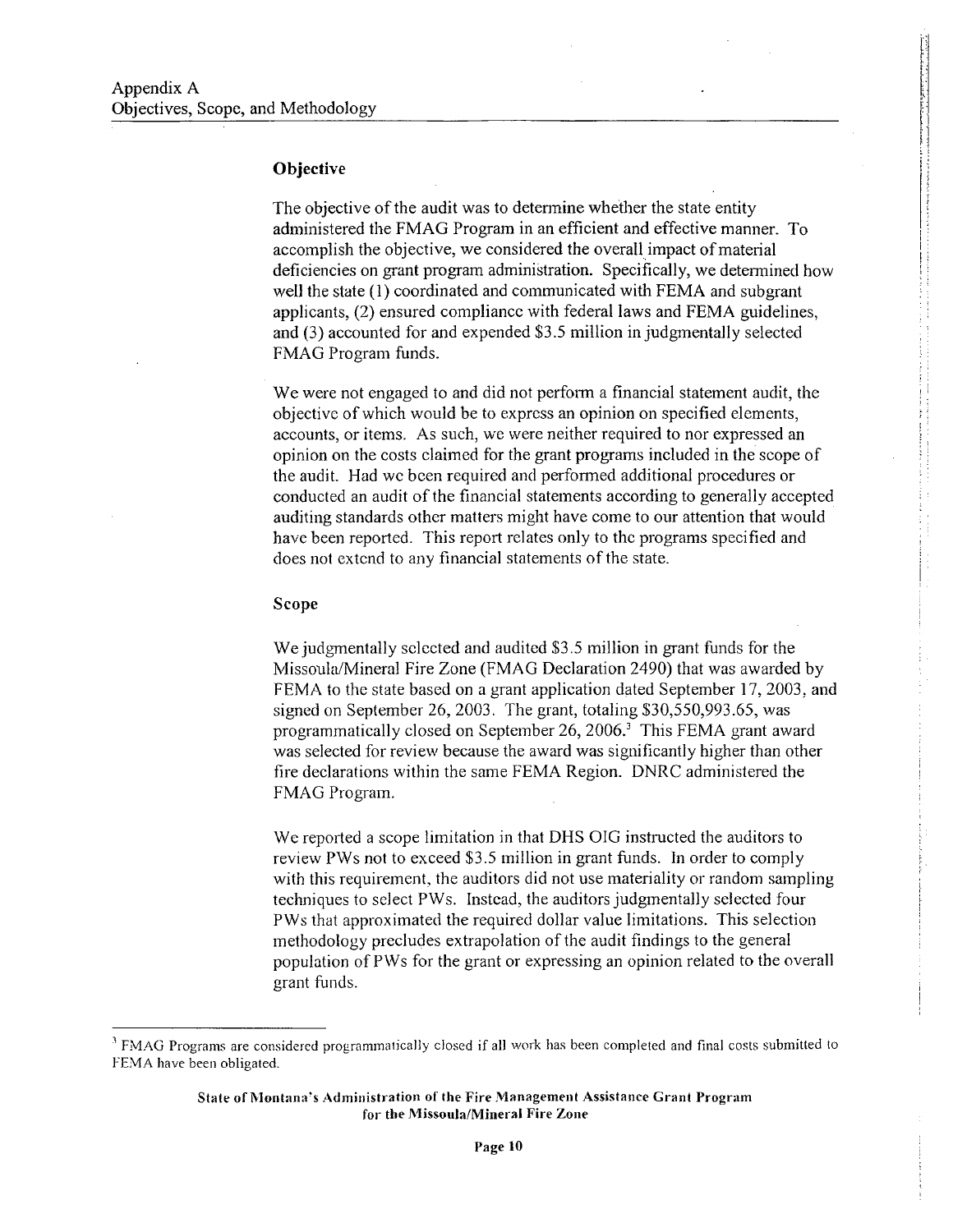The scope limitation was caused by errors in the initial data base and time constraints. Specifically, the initial task order was based on data obtained in the research phase performed by DHS OIG that showed this FMAG Declaration to be \$3.5 milion. When fieldwork began at the state level, the correct amount of\$30.5 milion was reported. At that time DHS oiG held discussions with contracting officials who said that a new task order would ¡ have to be issued for the change of scope of work and extending milestones. Based on the requirement to have all FMAG audits completed by September 30,2008, a new task order was not feasible. As a result, DHS OIG elected to have a sample based on \$3.5 milion be accomplished.

 $\cdot$  $^{\prime\prime}$ 

H

 $; i$  ,

<sup>I</sup>, I

#### **Methodology**

We performed fieldwork at FEMA Region VIII and DNRC. The state had 13 subgrantees under the grant. To obtain an understanding of the grant procedures, we reviewed FEMA regulations, the Stafford Act as amended, pertinent sections of Title 44 of the CFR, and Office of Management and Budget Circular A-87, Cost Principles for State, Local, and Indian Tribal Governments.

To achieve the objectives of this audit, we:

- 1) Interviewed FEMA and state personnel to obtain an understanding of policies and procedures followed and to identify potential internal control weaknesses and their causes;
- 2) Reviewed grant files to detennine whether sufficient documentation was present to support proper administration of the grant;
- 3) Reviewed the state's internal controls over accounting for grants to ensure that the State properly recorded and reported grant expenditures;
- 4) Reviewed a judgmental sample of PWs totaling \$3.5 million to determine whether grant monies under the selected PWs were spent according to laws and regulations. Our sampling approach was not in conformity with the risk model promulgated by the American Institute of Certified Public Accountants.
- 5) Reviewed prior audit reports to detennine whether deficiencies had been noted in the reports with respect to the state's administration of the FMAG Program or intemal controls over grant fund accounting.

We conducted a performance audit by executing tests, conducting interviews, making observations, and examining documentation in the following areas: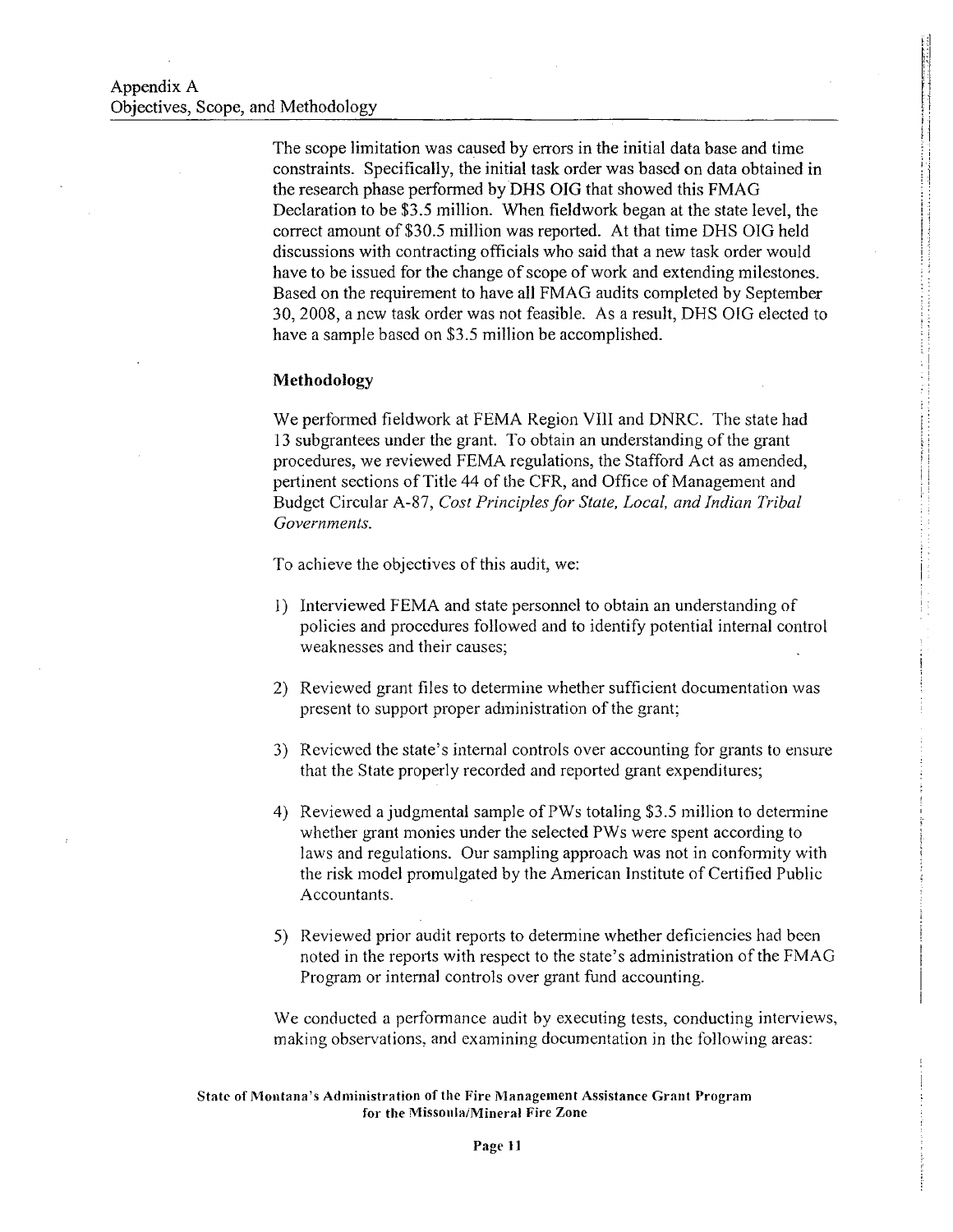- 1. Applicant Eligibility
- 2. Cost Eligibility
- 3. Procurement
- 4. Grantee's Accounting System and Intemal Controls
- 5. PW Review
- 6. Grant Reporting

We conducted our audit between November 2007 and June 2008 and performed our work according to the Government Auditing Standards preseribed by the Comptroller General of the United States (July 2007 Revision).

 $: \cdot$   $\cdot$